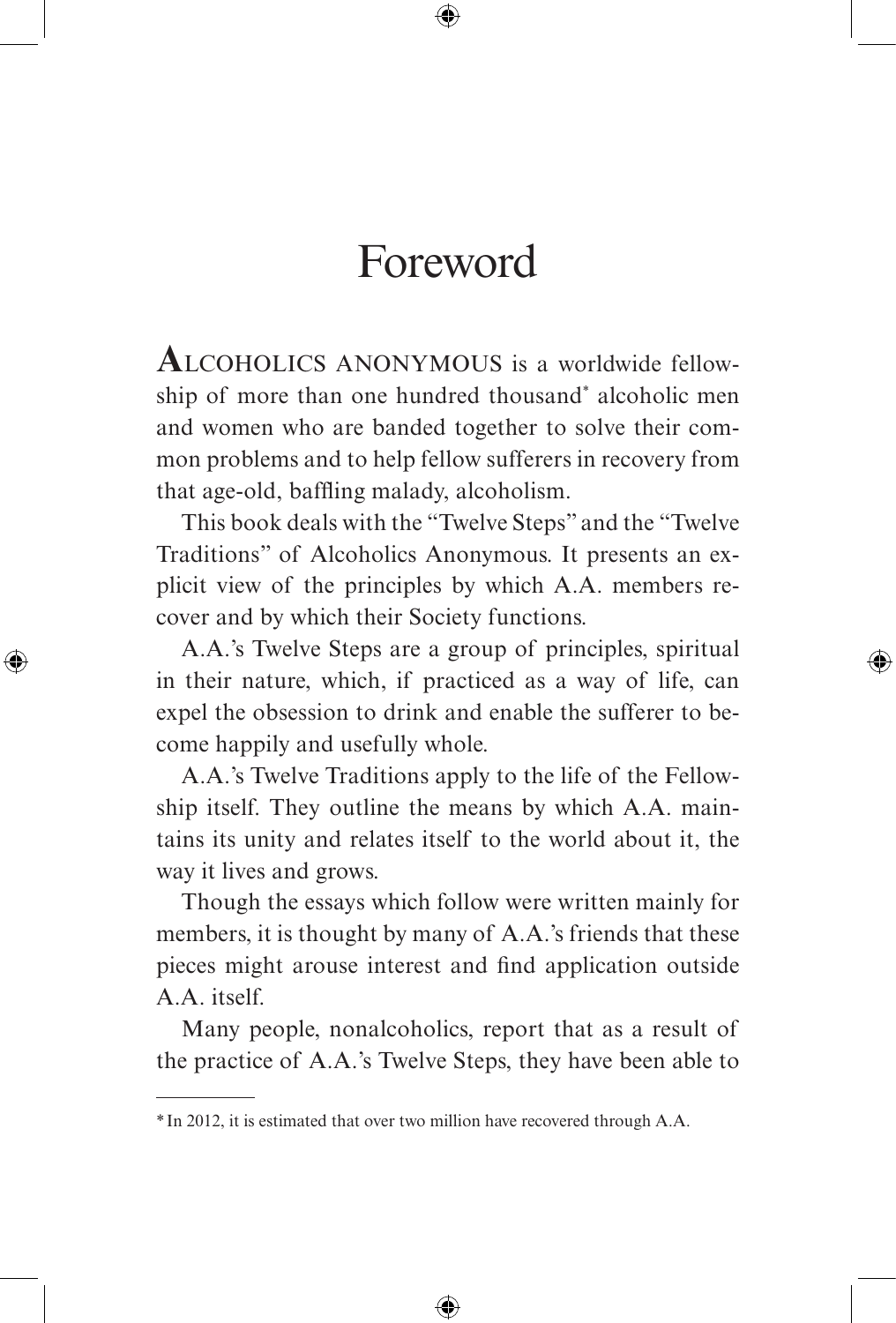meet other difficulties of life. They think that the Twelve Steps can mean more than sobriety for problem drinkers. They see in them a way to happy and effective living for many, alcoholic or not.

There is, too, a rising interest in the Twelve Traditions of Alcoholics Anonymous. Students of human relations are beginning to wonder how and why A.A. functions as a society. Why is it, they ask, that in A.A. no member can be set in personal authority over another, that nothing like a central government can anywhere be seen? How can a set of traditional principles, having no legal force at all, hold the Fellowship of Alcoholics Anonymous in unity and effectiveness? The second section of this volume, though designed for A.A.'s membership, will give such inquirers an inside view of A.A. never before possible.

Alcoholics Anonymous began in 1935 at Akron, Ohio, as the outcome of a meeting between a well-known surgeon and a New York broker. Both were severe cases of alcoholism and were destined to become co-founders of the A.A. Fellowship.

The basic principles of A.A., as they are known today, were borrowed mainly from the fields of religion and medicine, though some ideas upon which success finally depended were the result of noting the behavior and needs of the Fellowship itself.

After three years of trial and error in selecting the most workable tenets upon which the Society could be based, and after a large amount of failure in getting alcoholics to recover, three successful groups emerged—the first at Akron, the second at New York, and the third at Cleveland.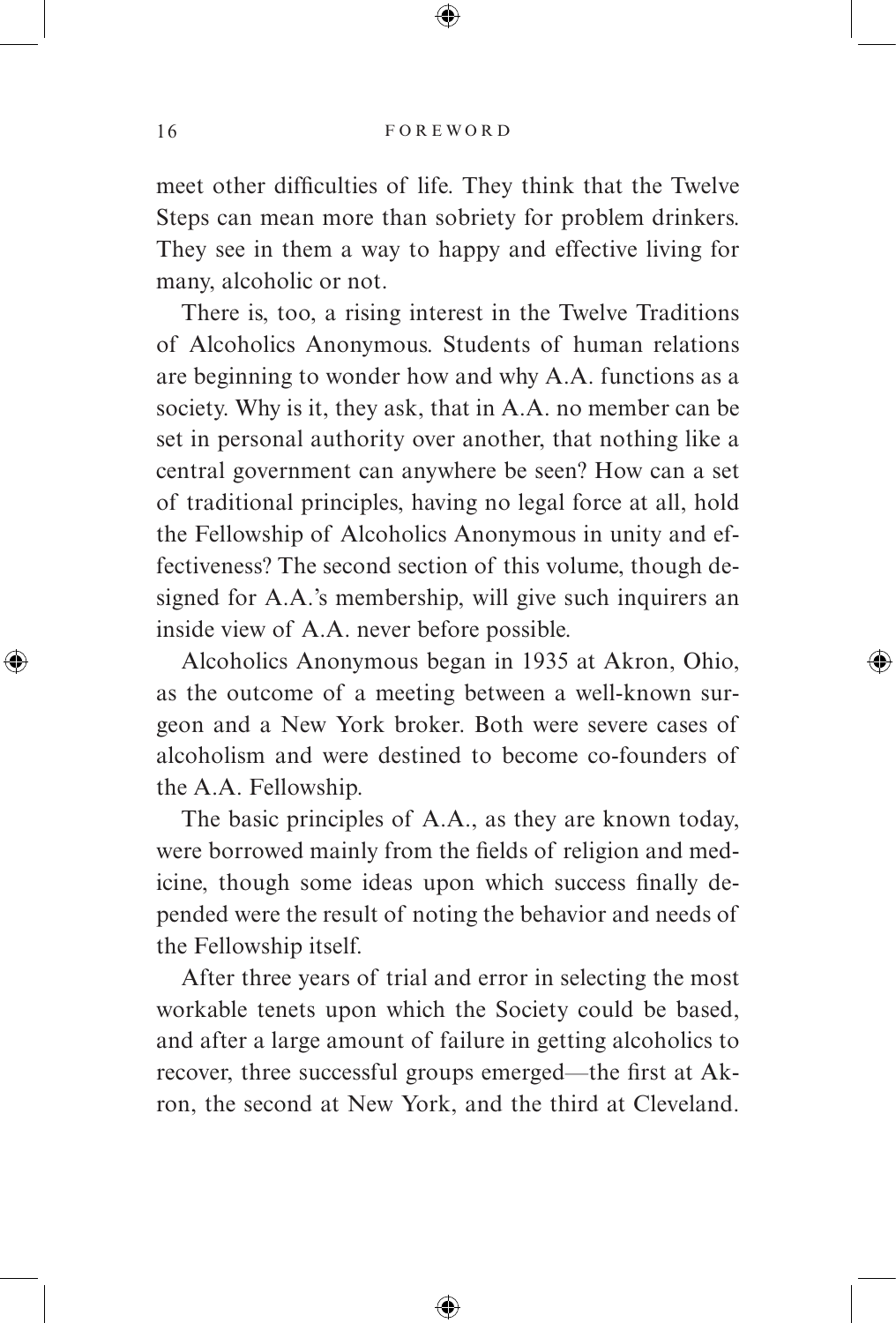Even then it was hard to find twoscore of sure recoveries in all three groups.

Nevertheless, the infant Society determined to set down its experience in a book which finally reached the public in April 1939. At this time the recoveries numbered about one hundred. The book was called "Alcoholics Anonymous," and from it the Fellowship took its name. In it alcoholism was described from the alcoholic's point of view, the spiritual ideas of the Society were codified for the first time in the Twelve Steps, and the application of these Steps to the alcoholic's dilemma was made clear. The remainder of the book was devoted to thirty stories or case histories in which the alcoholics described their drinking experiences and recoveries. This established identification with alcoholic readers and proved to them that the virtually impossible had now become possible. The book "Alcoholics Anonymous" became the basic text of the Fellowship, and it still is. This present volume proposes to broaden and deepen the understanding of the Twelve Steps as first written in the earlier work.

With the publication of the book "Alcoholics Anonymous" in 1939, the pioneering period ended and a prodigious chain reaction set in as the recovered alcoholics carried their message to still others. In the next years alcoholics flocked to A.A. by tens of thousands, largely as the result of excellent and continuous publicity freely given by magazines and newspapers throughout the world. Clergymen and doctors alike rallied to the new movement, giving it unstinted support and endorsement.

This startling expansion brought with it very severe